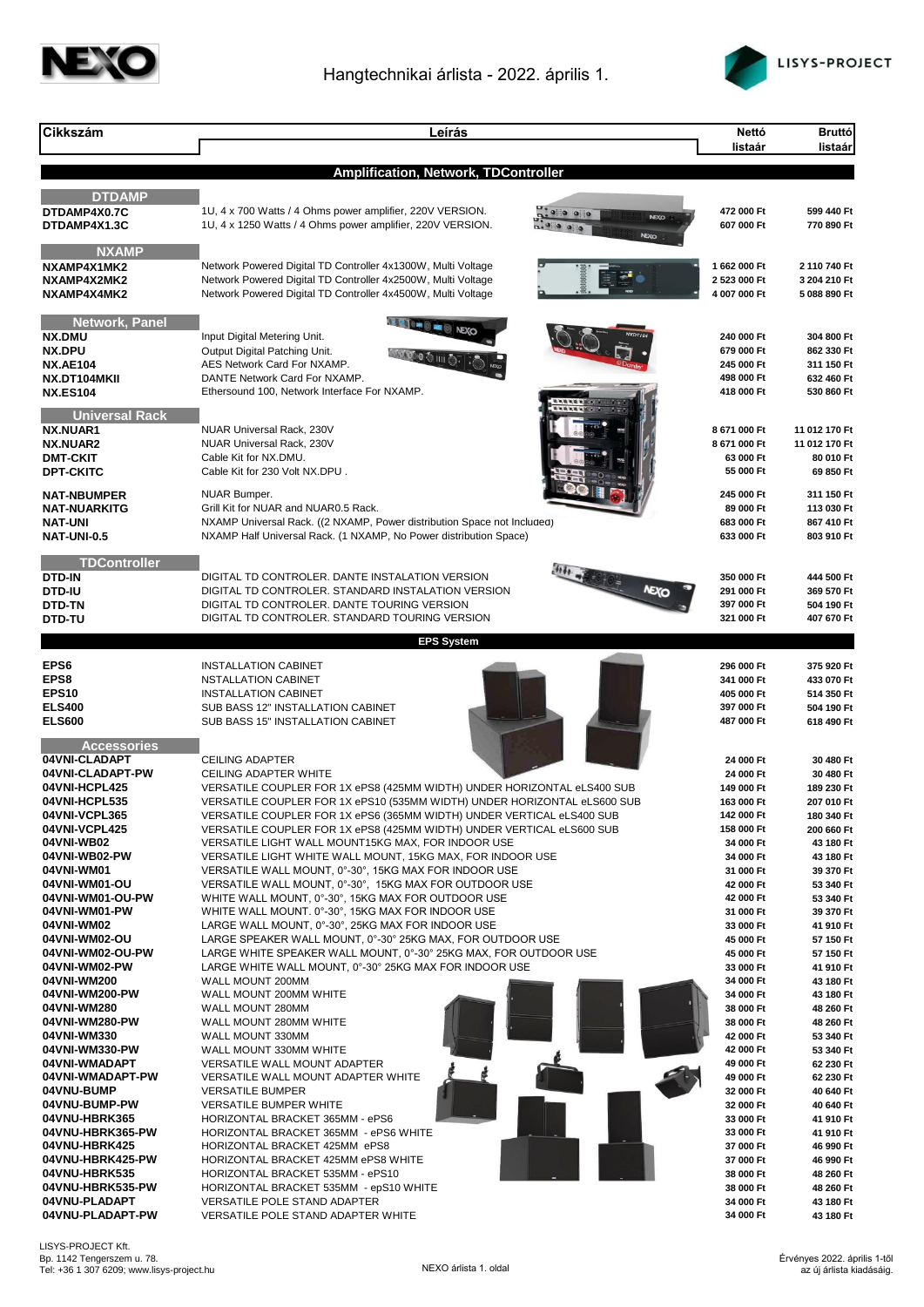



| <b>Cikkszám</b>                      | Leírás                                                                                                                       | Nettó                        | <b>Bruttó</b>                |
|--------------------------------------|------------------------------------------------------------------------------------------------------------------------------|------------------------------|------------------------------|
|                                      |                                                                                                                              | listaár                      | listaár                      |
|                                      |                                                                                                                              |                              |                              |
|                                      | P+ System                                                                                                                    |                              |                              |
| P8-10-12-15 & L15-18                 |                                                                                                                              |                              |                              |
| P8                                   | Single cabinet. Black Touring Version.                                                                                       | 654 000 Ft                   | 830 580 Ft                   |
| P 8-PW                               | Single cabinet. White Touring Version.                                                                                       | 719 000 Ft<br>615 000 Ft     | 913 130 Ft                   |
| P 8-I<br>P 8-IPW                     | Single cabinet. Black Instal Version.<br>Single cabinet. White Instal Version.                                               | 615 000 Ft                   | 781 050 Ft<br>781 050 Ft     |
| P 8-TIS                              | Single cabinet. Black Touring Version with installation grid                                                                 | 652 000 Ft                   | 828 040 Ft                   |
| <b>P 8-TISPW</b>                     | Single cabinet. White Touring Version with installation grid                                                                 | 665 000 Ft                   | 844 550 Ft                   |
| P 10                                 | Single cabinet. Black Touring Version.                                                                                       | 759 000 Ft                   | 963 930 Ft                   |
| <b>P 10-PW</b>                       | Single cabinet. White Touring Version.                                                                                       | 835 000 Ft                   | 1 060 450 Ft                 |
| P 10-I                               | Single cabinet. Black Instal Version.                                                                                        | 663 000 Ft                   | 842 010 Ft                   |
| <b>P 10-IPW</b>                      | Single cabinet. White Instal Version.                                                                                        | 663 000 Ft                   | 842 010 Ft                   |
| <b>P 10-TIS</b>                      | Single cabinet. Black Touring Version with installation grid                                                                 | 723 000 Ft                   | 918 210 Ft                   |
| P 10-TISPW                           | Single cabinet. White Touring Version with installation grid                                                                 | 807 000 Ft                   | 1 024 890 Ft                 |
| P 12                                 | Single cabinet. Black Touring Version.                                                                                       | 949 000 Ft                   | 1 205 230 Ft                 |
| <b>P 12-PW</b>                       | Single cabinet. White Touring Version.                                                                                       | 1 044 000 Ft                 | 1 325 880 Ft                 |
| P 12-I                               | Single cabinet. Black Installation Version.                                                                                  | 898 000 Ft                   | 1 140 460 Ft                 |
| <b>P 12-IPW</b><br><b>P 12-TIS</b>   | Single cabinet. White Installation Version.                                                                                  | 988 000 Ft<br>956 000 Ft     | 1 254 760 Ft<br>1 214 120 Ft |
| P 12-TISPW                           | Single cabinet. Black Touring Version with installation grid<br>Single cabinet. White Touring Version with installation grid | 1 027 000 Ft                 | 1 304 290 Ft                 |
|                                      |                                                                                                                              |                              |                              |
| P 15<br><b>P 15-PW</b>               | Single cabinet. Black Touring Version.<br>Single cabinet. White Touring Version.                                             | 1 160 000 Ft<br>1 287 000 Ft | 1 473 200 Ft<br>1 634 490 Ft |
| P 15-I                               | Single cabinet. Black Installation Version.                                                                                  | 1 055 000 Ft                 | 1 339 850 Ft                 |
| <b>P 15-IPW</b>                      | Single cabinet. White Installation Version.                                                                                  | 1 181 000 Ft                 | 1 499 870 Ft                 |
| <b>P 15-TIS</b>                      | Single cabinet. Black Touring Version with installation grid                                                                 | 1 158 000 Ft                 | 1470 660 Ft                  |
| P 15-TISPW                           | Single cabinet. White Touring Version with installation grid                                                                 | 1 287 000 Ft                 | 1 634 490 Ft                 |
| L 15                                 | Sub Bass for P series.                                                                                                       | 827 000 Ft                   | 1 050 290 Ft                 |
| L 15-PW                              | Sub Bass for P series. White Painted.                                                                                        | 909 000 Ft                   | 1 154 430 Ft                 |
| L 18                                 | Sub Bass for P series.                                                                                                       | 1 012 000 Ft                 | 1 285 240 Ft                 |
| <b>L18-PW</b>                        | Sub Bass for P series. White Painted.                                                                                        | 1 109 000 Ft                 | 1 408 430 Ft                 |
|                                      |                                                                                                                              |                              |                              |
| <b>Accessories</b>                   |                                                                                                                              |                              |                              |
| <b>LNI-3L18</b>                      | COMPLETE HANGING SYSTEM 3xL18                                                                                                | 229 000 Ft                   | 290 830 Ft                   |
| LNI-3L18-PW                          | COMPLETE HANGING SYSTEM 3xL18 WHITE                                                                                          | 229 000 Ft                   | 290 830 Ft                   |
| LNT-2CASE15<br>LNT-COV15             | Flight Case For 2 X L15.<br>L15 Cover.                                                                                       | 312 000 Ft<br>89 000 Ft      | 396 240 Ft<br>113 030 Ft     |
| LNT-COV18                            | L18 Cover.                                                                                                                   | 91 000 Ft                    | 115 570 Ft                   |
| LNT-HBRK15                           | Horizontal Cradle for L15.                                                                                                   | 67 000 Ft                    | 85 090 Ft                    |
| LNT-HBRK15-PW                        | Horizontal Cradle for L15 white                                                                                              | 73 000 Ft                    | 92710 Ft                     |
| LNT-HBRK18                           | Horizontal Cradle for L18.                                                                                                   | 65 000 Ft                    | 82 550 Ft                    |
| LNT-HBRK18                           | Horizontal Cradle for L18 white<br>Wheelboard for L15.                                                                       | 72 000 Ft<br>93 000 Ft       | 91 440 Ft<br>118 110 Ft      |
| LNT-WB15<br>LNT-WB18                 | Wheelboard for L18                                                                                                           | 131 000 Ft                   | 166 370 Ft                   |
| <b>PNI-CLADAPT</b>                   | Celling adaptor for P serie. Black.                                                                                          | 25 000 Ft                    | 31 750 Ft                    |
| <b>PNI-CLADAPT-PW</b>                | Celling adaptor for P serie. White.                                                                                          | 28 000 Ft                    | 35 560 Ft                    |
| PNI-P12TOL15                         | COMPLETE HANGING SYSTEM 1xP12 UNDER 1xL15                                                                                    | 160 000 Ft                   | 203 200 Ft                   |
| PNI-P12TOL15-PW                      | COMPLETE HANGING SYSTEM 1xP12 UNDER 1xL15 WHITE                                                                              | 164 000 Ft                   | 208 280 Ft                   |
| 04PNI-P15TO2L18                      | COMPLETE HANGING SYSTEM 1xP15 UNDER 2xL18<br>COMPLETE HANGING SYSTEM 1xP15 UNDER 2xL18 WHITE                                 | 229 000 Ft                   | 290 830 Ft                   |
| 04PNI-P15TO2L18-PW<br>04PNI-P15TOL18 | COMPLETE HANGING SYSTEM 1xP15 UNDER 1xL18                                                                                    | 229 000 Ft<br>202 000 Ft     | 290 830 Ft<br>256 540 Ft     |
| 04PNI-P15TOL18-PW                    | COMPLETE HANGING SYSTEM 1xP15 UNDER 1xL18 WHITE                                                                              | 202 000 Ft                   | 256 540 Ft                   |
| <b>PNI-WM200</b>                     | Plus Serie Wall Mount L Bracket. Black. (200 mm) (P8)                                                                        | 34 000 Ft                    | 43 180 Ft                    |
| PNI-WM200-PW                         | Plus Serie Wall Mount L Bracket. White. (200 mm) (P8)                                                                        | 38 000 Ft                    | 48 260 Ft                    |
| <b>PNI-WM280</b>                     | Plus Serie Wall Mount L Bracket. Black. (280 mm) (P10)                                                                       | 38 000 Ft                    | 48 260 Ft                    |
| PNI-WM280-PW<br><b>PNI-WM330</b>     | Plus Serie Wall Mount L Bracket. White. (280 mm) (P10)<br>Plus Serie Wall Mount L Bracket. Black (330 mm) (P12)              | 42 000 Ft<br>42 000 Ft       | 53 340 Ft<br>53 340 Ft       |
| PNI-WM330-PW                         | Plus Serie Wall Mount L Bracket. White (330 mm) (P12)                                                                        | 46 000 Ft                    | 58 420 Ft                    |
| PNI-WM380                            | Plus Serie Wall Mount L Bracket. Black (330 mm) (P15)                                                                        | 38 000 Ft                    | 48 260 Ft                    |
| PNI-WM380-PW                         | Plus Serie Wall Mount L Bracket. White (330 mm) (P15)                                                                        | 44 000 Ft                    | 55 880 Ft                    |
| PNT-2CASE10                          | Flight Case For 2 X P10.                                                                                                     | 245 000 Ft                   | 311 150 Ft                   |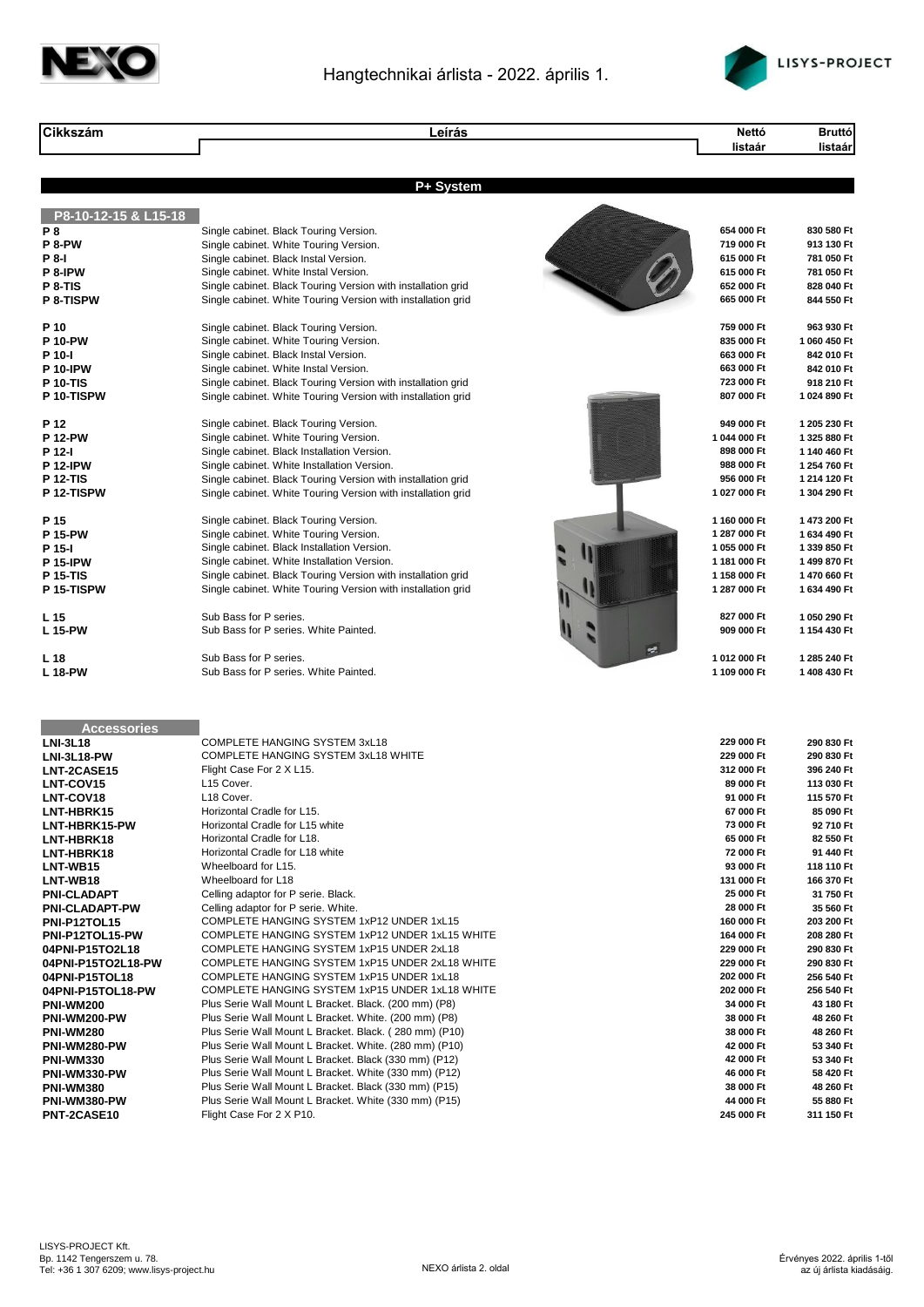



| Cikkszám               | Leírás                                                               | Nettó                   | <b>Bruttó</b>            |
|------------------------|----------------------------------------------------------------------|-------------------------|--------------------------|
|                        |                                                                      | listaár                 | listaár                  |
| PNT-2CASE12            | Flight Case For 2 X P12.                                             | 257 000 Ft              | 326 390 Ft               |
| <b>PNT-2CASE15</b>     | Flight Case For 2 X P15.                                             | 419 000 Ft              | 532 130 Ft               |
| <b>PNT-4CASE8</b>      | Flight Case For 4 X P8.                                              | 240 000 Ft              | 304 800 Ft               |
| PNT-ACC10              | P10 Accessories Flight Case.                                         | 160 000 Ft              | 203 200 Ft               |
| PNT-ACC12              | P12 Accessories Flight Case.                                         | 169 000 Ft              | 214 630 Ft               |
| PNT-ACC15              | P15 Accessories Flight Case.                                         | 214 000 Ft              | 271 780 Ft               |
| <b>PNT-ACC8</b>        | P8 Accessories Flight Case.                                          | 152 000 Ft              | 193 040 Ft               |
| <b>PNT-BUMP</b>        | Bumper for P12 Black                                                 | 67 000 Ft               | 85 090 Ft                |
| <b>PNT-BUMP-PW</b>     | Bumper for P12 White                                                 | 74 000 Ft               | 93 980 Ft                |
| PNT-COV10              | P10 Cover.                                                           | 89 000 Ft               | 113 030 Ft               |
| PNT-COV12              | P12 Cover.                                                           | 93 000 Ft               | 118 110 Ft               |
| PNT-COV15              | P15 Cover.                                                           | 99 000 Ft               | 125 730 Ft               |
| <b>PNT-COV8</b>        | P8 Cover.                                                            | 84 000 Ft               | 106 680 Ft               |
| PNT-HBRK10             | Horizontal bracket for P10. Black.                                   | 55 000 Ft               | 69 850 Ft                |
| PNT-HBRK10-PW          | Horizontal bracket for P10. White.                                   | 59 000 Ft               | 74 930 Ft                |
| PNT-HBRK12             | Horizontal bracket for P12. Black.                                   | 59 000 Ft               | 74 930 Ft                |
| PNT-HBRK12-PW          | Horizontal bracket for P12. White.                                   | 63 000 Ft               | 80 010 Ft                |
| PNT-HBRK15             | Horizontal bracket for P15. Black.                                   | 54 000 Ft               | 68 580 Ft                |
| PNT-HBRK15-PW          | Horizontal bracket for P15. White.                                   | 61 000 Ft               | 77 470 Ft                |
| <b>PNT-HBRK8</b>       | Horizontal bracket for P8. Black.                                    | 51 000 Ft               | 64 770 Ft                |
| <b>PNT-HBRK8-PW</b>    | Horizontal bracket for P8. White.                                    | 59 000 Ft               | 74 930 Ft                |
| <b>PNT-P10FLG11060</b> | P10 HF Dispersion Horn 60° x 110°.                                   | 38 000 Ft               | 48 260 Ft                |
| <b>PNT-P12FLG9040</b>  | P12 'Flange dispersion adapter. 90° x 40°.                           | 21 000 Ft               | 26 670 Ft                |
| <b>PNT-P12FLGPS</b>    | P12 'Flange dispersion adapter. PS                                   | 21 000 Ft               | 26 670 Ft                |
| <b>PNT-P15FLG9040</b>  | P15 'Flange dispersion adapter. 90° x 40°.                           | 19 000 Ft               | 24 130 Ft                |
| PNT-P15FLG9040-BK      | P15 'Flange dispersion adapter. 90° x 40° BLACK                      | 19 000 Ft               | 24 130 Ft                |
| <b>PNT-P15FLGPS</b>    | P15 'Flange dispersion adapter. PS                                   | 19 000 Ft               | 24 130 Ft                |
| <b>PNT-P15FLGPS-BK</b> | P15 'Flange dispersion adapter. PS BLACK                             | 19 000 Ft               | 24 130 Ft                |
| <b>PNT-P8FLG11060</b>  | P8 HF Dispersion Horn, 60° x 110°.                                   | 34 000 Ft               | 43 180 Ft                |
| <b>PNT-PLADAPT</b>     | 35mm pole stand adaptor for P serie. Black.                          | 38 000 Ft               | 48 260 Ft                |
| <b>PNT-PLADAPT-PW</b>  | 35mm pole stand adaptor for P serie. White.                          | 42 000 Ft               | 53 340 Ft                |
| PNT-VBRK10             | Vertical bracket for P10. Black.                                     | 105 000 Ft              | 133 350 Ft               |
| PNT-VBRK10-PW          | Vertical bracket for P10. White.                                     | 114 000 Ft              | 144 780 Ft               |
| <b>PNT-VBRK12</b>      | Vertical bracket for P12. Black.                                     | 118 000 Ft              | 149 860 Ft               |
| PNT-VBRK12-PW          | Vertical bracket for P12. White.<br>Vertical bracket for P15. Black. | 127 000 Ft              | 161 290 Ft               |
| PNT-VBRK15             |                                                                      | 127 000 Ft              | 161 290 Ft               |
| PNT-VBRK15-PW          | Vertical bracket for P15. White.                                     | 141 000 Ft              | 179 070 Ft               |
| <b>PNT-VBRK8</b>       | Vertical bracket for P8. Black.<br>Vertical bracket for P8. White.   | 101 000 Ft              | 128 270 Ft<br>139 700 Ft |
| <b>PNT-VBRK8-PW</b>    |                                                                      | 110 000 Ft<br>51 000 Ft | 64 770 Ft                |
| <b>PNT-WMADAPT</b>     | Wall Mount to Lift bar adaptor for P serie. Black.                   |                         |                          |
| <b>PNT-WMADAPT-PW</b>  | Wall Mount to Lift bar adaptor for P serie. White.                   | 56 000 Ft               | 71 120 Ft                |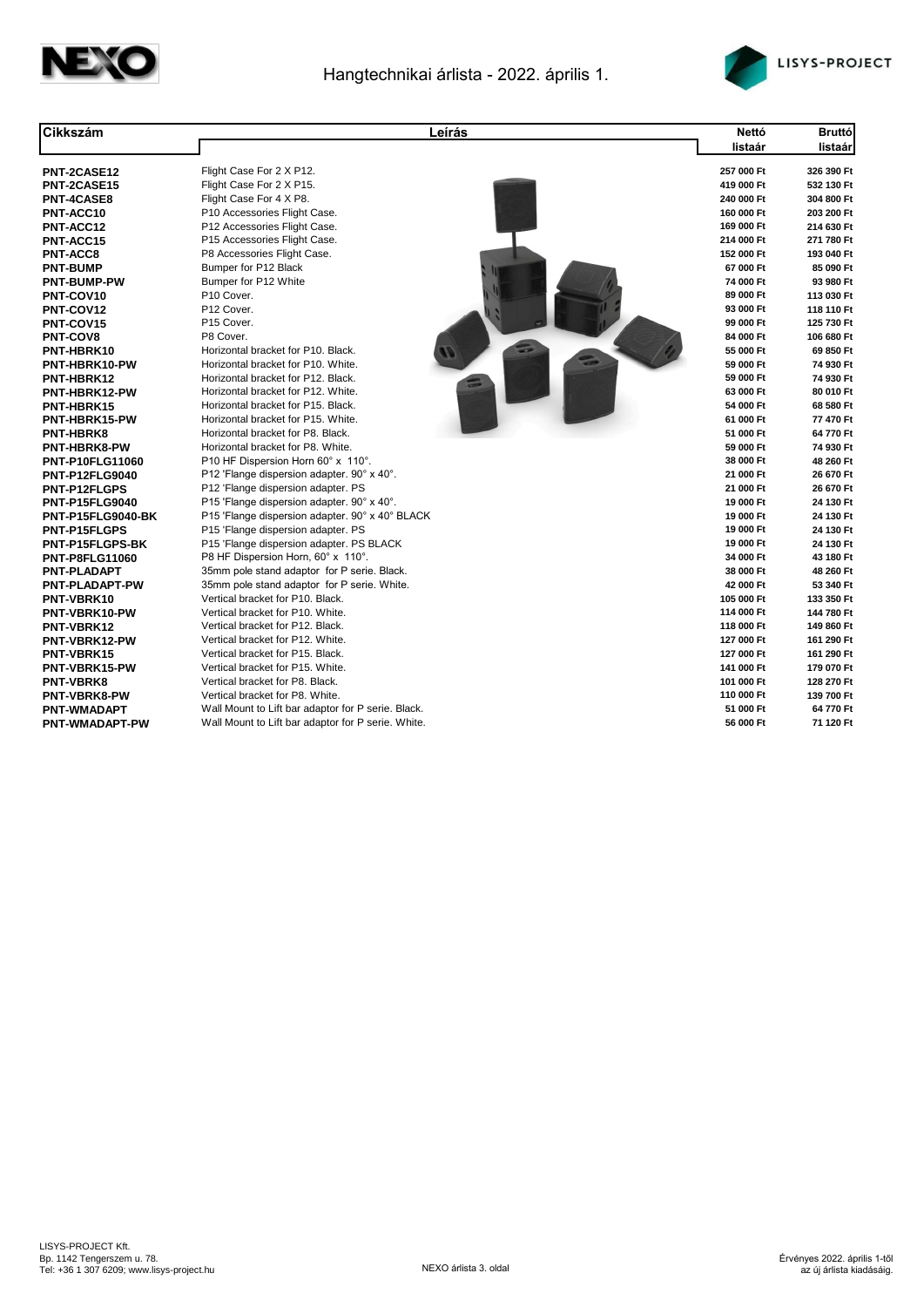



| <b>Cikkszám</b>                       | Leírás                                                                                                                                | <b>Bruttó</b><br>Nettó                                   |
|---------------------------------------|---------------------------------------------------------------------------------------------------------------------------------------|----------------------------------------------------------|
|                                       |                                                                                                                                       | listaár<br>listaár                                       |
|                                       |                                                                                                                                       |                                                          |
|                                       | <b>ID System</b>                                                                                                                      |                                                          |
| <b>Speakers</b>                       |                                                                                                                                       |                                                          |
| ID.14-I                               | ID14 CABINET. INSTALLATION VERSION. 100° x 100° / 90° x 140°                                                                          | 194 000 Ft<br>246 380 Ft                                 |
| ID.14-IPW                             | ID14 CABINET. WHITE PAINTED INSTALLATION VERSION.                                                                                     | 215 000 Ft<br>273 050 Ft                                 |
| <b>ID.14-I-----CP</b><br>$ID.14-T$    | ID14 CABINET. CUSTOM PAINTED INSTALLATION VERSION.<br>ID14 CABINET. TOURING VERSION. 100° x 100° / 90° x 140°                         | <b>EGYEDI ÁR</b><br>194 000 Ft<br>246 380 Ft             |
| <b>ID.14-TPW</b>                      | ID14 CABINET. WHITE PAINTED TOURING VERSION.                                                                                          | 215 000 Ft<br>273 050 Ft                                 |
| <b>ID.14-T-----CP</b>                 | ID14 CABINET. CUSTOM PAINTED TOURING VERSION.                                                                                         | <b>EGYEDI ÁR</b>                                         |
|                                       |                                                                                                                                       |                                                          |
| <b>IDS.108-I</b>                      | ID108 SUB BASS. INSTALLATION Version.                                                                                                 | 270 000 Ft<br>342 900 Ft                                 |
| <b>ID.108-IPW</b>                     | ID110 SUB BASS. WHITE PAINTED INSTALLATION Version.<br>ID110 SUB BASS, TOURING Version.                                               | 277 000 Ft<br>351 790 Ft<br>317 000 Ft<br>402 590 Ft     |
| <b>IDS.108-T</b><br><b>ID.108-TPW</b> | ID110 SUB BASS, WHITE PAINTED TOURING Version.                                                                                        | 320 000 Ft<br>406 400 Ft                                 |
| <b>ID.108-I,T CP</b>                  | ID110 SUB BASS. CUSTOM PAINTED Version.                                                                                               | <b>EGYEDI ÁR</b>                                         |
|                                       |                                                                                                                                       |                                                          |
| ID.24-I12040                          | ID24 CABINET. INSTALLATION VERSION. 120° x 40° Rotatable HF Horn.                                                                     | 291 000 Ft<br>369 570 Ft                                 |
| ID.24-I12060                          | ID24 CABINET. INSTALLATION VERSION. 120° x 60° Rotatable HF Horn.<br>ID24 CABINET. INSTALLATION VERSION, 60° x 60° Rotatable HF Horn. | 291 000 Ft<br>369 570 Ft<br>291 000 Ft<br>369 570 Ft     |
| ID.24-16060<br>ID.24-I9040            | ID24 CABINET. INSTALLATION VERSION, 90° x 40° Rotatable HF Horn.                                                                      | 291 000 Ft<br>369 570 Ft                                 |
| <b>ID.24-IPW</b>                      | ID24 CABINET. WHITE PAINTED INSTALLATION VERSION.                                                                                     | 299 000 Ft<br>379 730 Ft                                 |
| <b>ID.24-I-----CP</b>                 | ID24 CABINET. CUSTOM PAINTED INSTALLATION VERSION.                                                                                    | <b>EGYEDI ÁR</b>                                         |
|                                       |                                                                                                                                       |                                                          |
| ID.24-T12040                          | ID24 CABINET. TOURING VERSION. 120° x 40° Rotatable HF Horn.                                                                          | 304 000 Ft<br>386 080 Ft                                 |
| ID.24-T12060<br>ID.24-T6060           | ID24 CABINET. TOURING VERSION. 120° x 60° Rotatable HF Horn.<br>ID24 CABINET. TOURING VERSION. 60° x 60° Rotatable HF Horn.           | 304 000 Ft<br>386 080 Ft<br>304 000 Ft<br>386 080 Ft     |
| <b>ID.24-T9040</b>                    | ID24 CABINET. TOURING VERSION. 90° x 40° Rotatable HF Horn.                                                                           | 304 000 Ft<br>386 080 Ft                                 |
| <b>ID.24-TPW</b>                      | ID24 CABINET. WHITE PAINTED TOURING VERSION.                                                                                          | 321 000 Ft<br>407 670 Ft                                 |
| <b>ID.24-T-----CP</b>                 | ID24 CABINET. CUSTOM PAINTED TOURING VERSION.                                                                                         | <b>EGYEDI ÁR</b>                                         |
| <b>ID.84-I</b>                        | ID84 INSTALLATION CABINET                                                                                                             | 902 000 Ft<br>1145 540 Ft                                |
| ID.84-IPW                             | ID84 INSTALLATION CABINET WHITE VERSION                                                                                               | 902 000 Ft<br>1 145 540 Ft                               |
| <b>ID.84-T</b>                        | <b>ID84 TOURING CABINET</b>                                                                                                           | 902 000 Ft<br>1 145 540 Ft                               |
| ID.84-TPW                             | ID84 TOURING CABINET WHITE VERSION                                                                                                    | 902 000 Ft<br>1 145 540 Ft                               |
| <b>ID.84-TIS</b>                      | <b>ID84 TIS CABINET</b><br><b>ID84 TIS CABINET WHITE VERSION</b>                                                                      | 902 000 Ft<br>1 145 540 Ft<br>902 000 Ft<br>1 145 540 Ft |
| <b>ID.84-TISPW</b>                    |                                                                                                                                       |                                                          |
| <b>ID.84L-I</b>                       | ID84 BASS INSTALLATION CABINET                                                                                                        | 700 000 Ft<br>889 000 Ft                                 |
| ID.84L-IPW                            | ID84 BASS INSTALLATION CABINET WHITE VERSION                                                                                          | 700 000 Ft<br>889 000 Ft                                 |
| <b>ID.84L-T</b>                       | <b>ID84 BASS TOURING CABINET</b><br><b>ID84 BASS TOURING CABINET WHITE VERSION</b>                                                    | 700 000 Ft<br>889 000 Ft<br>700 000 Ft                   |
| ID.84L-TPW<br><b>ID.84L-TIS</b>       | <b>ID84 TIS BASS CABINET</b>                                                                                                          | 889 000 Ft<br>700 000 Ft<br>889 000 Ft                   |
| <b>ID.84L-TISPW</b>                   | <b>ID84 TIS BASS CABINET WHITE VERSION</b>                                                                                            | 700 000 Ft<br>889 000 Ft                                 |
|                                       |                                                                                                                                       |                                                          |
| <b>IDS.110-E</b>                      | ID110 SUB BASS. E Version.                                                                                                            | 637 540 Ft<br>502 000 Ft                                 |
| <b>IDS.110-T</b>                      | ID110 SUB BASS. Touring Version.                                                                                                      | 544 000 Ft<br>690 880 Ft                                 |
| ID.110-EPW<br>ID.110-TPW              | ID110 SUB BASS. WHITE PAINTED E Version.<br>ID110 SUB BASS. WHITE PAINTED Touring Version.                                            | 519 000 Ft<br>659 130 Ft<br>561 000 Ft<br>712 470 Ft     |
| ID.110-E,TCP                          | ID110 SUB BASS. CUSTOM PAINTED Version.                                                                                               | <b>EGYEDI ÁR</b>                                         |
|                                       |                                                                                                                                       |                                                          |
| 01IDS.210-E                           | ID210 SUB BASS. E Version.                                                                                                            | 759 000 Ft<br>963 930 Ft                                 |
| 01IDS.210-T<br>ID.210-EPW             | ID210 SUB BASS. Touring Version.<br>ID210 SUB BASS. WHITE PAINTED E Version.                                                          | 768 000 Ft<br>975 360 Ft<br>823 000 Ft<br>1 045 210 Ft   |
| <b>ID.210-TPW</b>                     | ID210 SUB BASS. WHITE PAINTED Touring Version.                                                                                        | 831 000 Ft<br>1 055 370 Ft                               |
| <b>ID.210-E,TCP</b>                   | ID210 SUB BASS. CUSTOM PAINTED Version.                                                                                               | <b>EGYEDI ÁR</b>                                         |
|                                       | <b>GWD</b>                                                                                                                            |                                                          |
| <b>IDS.312</b>                        | <b>IDS312 COLUMN SUB TOURING</b><br>IDS312 COLUMN SUB TOURING WHITE VERSION                                                           | 862 000 Ft<br>1094740 Ft<br>862 000 Ft<br>1 094 740 Ft   |
| <b>IDS.312-PW</b><br><b>IDS.312-I</b> | <b>IDS312 COLUMN SUB INSTALLATION</b>                                                                                                 | 862 000 Ft<br>1 094 740 Ft                               |
| IDS.312-IPW                           | IDS312 COLUMN SUB INSTALLATION WHITE VERSION                                                                                          | 862 000 Ft<br>1 094 740 Ft                               |
| <b>IDS.312-TIS</b>                    | IDS312 COLUMN SUB TIS                                                                                                                 | 862 000 Ft<br>1 094 740 Ft                               |
| IDS.312-TISPW                         | IDS312 COLUMN SUB TIS WHITE VERSION                                                                                                   | 862 000 Ft<br>1 094 740 Ft                               |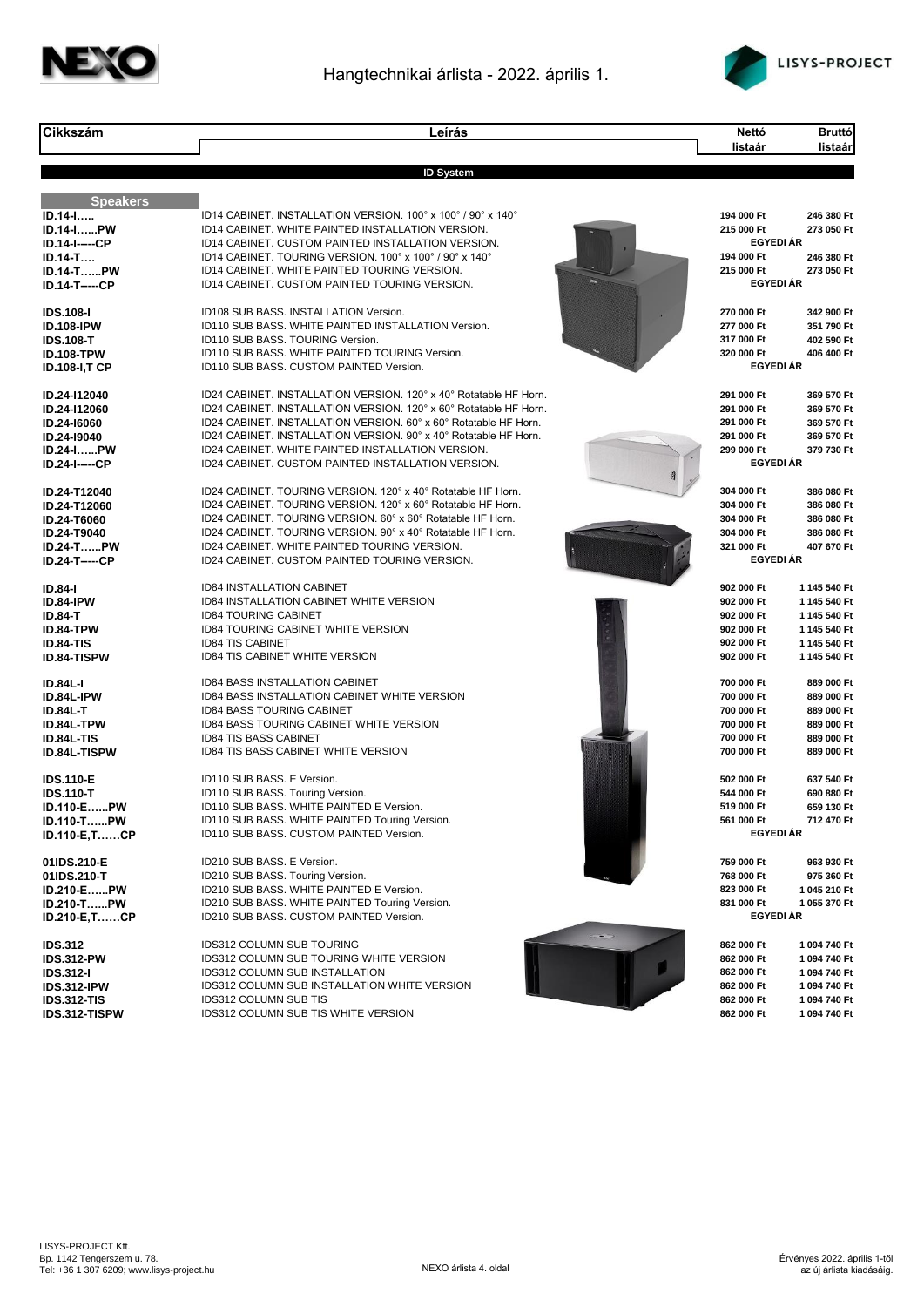



| <b>Cikkszám</b>        | Leírás                                                       | <b>Nettó</b> | <b>Bruttó</b> |
|------------------------|--------------------------------------------------------------|--------------|---------------|
|                        |                                                              | listaár      | listaár       |
|                        |                                                              |              |               |
| <b>Accessories</b>     |                                                              |              |               |
| <b>IDI-14TO108</b>     | Adapter ID14 to IDS108                                       | 16 000 Ft    | 20 320 Ft     |
| IDI-HBRK24             | Bracket for ID24I                                            | 57 000 Ft    | 72 390 Ft     |
| <b>IDI-HBRK24-PW</b>   | Bracket for ID24I White                                      | 68 000 Ft    | 86 360 Ft     |
| IDT-HBRK108            | Bracket for ID S108                                          | 30 000 Ft    | 38 100 Ft     |
| IDT-HBRK108-PW         | Bracket for ID S108 White                                    | 33 000 Ft    | 41 910 Ft     |
| <b>IDT-HBRK14</b>      | Bracket for ID14T                                            | 12 000 Ft    | 15 240 Ft     |
| IDT-HBRK14-PW          | Bracket for ID14T White                                      | 12 000 Ft    | 15 240 Ft     |
| IDT-HBRK24             | <b>Bracket for ID24T</b>                                     | 59 000 Ft    | 74 930 Ft     |
| IDT-HBRK24-PW          | Bracket for ID24T White                                      | 70 000 Ft    | 88 900 Ft     |
| <b>IDI-SWM01</b>       | ID Serie, Sub Bass Wall Mount Bracket. (Kit)                 | 51 000 Ft    | 64 770 Ft     |
| <b>IDI-SWM01-PW</b>    | ID Serie, Sub Bass Wall Mount Bracket. (Kit)                 | 51 000 Ft    | 64 770 Ft     |
| IDI-WB02               | ID Series, Black Universal Speaker Wall Mount.               | 34 000 Ft    | 43 180 Ft     |
| IDI-WB02-PW            | ID Series, White Universal Speaker Wall Mount.               | 34 000 Ft    | 43 180 Ft     |
| IDI-WM01               | ID Series, Black Speaker Wall Mount. 0°-30°.                 | 38 000 Ft    | 48 260 Ft     |
| IDI-WM01-PW            | ID Series, White Speaker Wall Mount. 0°-30°.                 | 38 000 Ft    | 48 260 Ft     |
| <b>IDT-COVER110</b>    | IDS Series, Cover For IDS.110T.                              | 80 000 Ft    | 101 600 Ft    |
| <b>IDT-GSTK14</b>      | ID 14, Ground Stacking Accessory.                            | 65 000 Ft    | 82 550 Ft     |
| <b>IDT-GSTK</b>        | ID 24, Ground Stacking Accessory.                            | 101 000 Ft   | 128 270 Ft    |
| <b>IDT-QRA-V2</b>      | ID Series, Trust Clamp LinK.                                 | 63 000 Ft    | 80 010 Ft     |
| <b>IDT-QRA-V2-PW</b>   | ID Series, Trust Clamp LinK White                            | 72 000 Ft    | 91 440 Ft     |
| IDT-TCBRK2538-V2       | ID Series, Trust Clamp Adaptator. 25-38mm.                   | 80 000 Ft    | 101 600 Ft    |
| IDT-TCBRK3851-V2       | ID Series, Trust Clamp Adaptator. 38-51mm.                   | 97 000 Ft    | 123 190 Ft    |
| <b>IDT-TVP</b>         | ID Series, Bolt Adapter M10 to 35mm.                         | 17 000 Ft    | 21 590 Ft     |
| IDT-4CASE14            | Flight case for 4x ID14                                      | 174 000 Ft   | 220 980 Ft    |
| IDT-2CASE108           | Flight case for 2x IDS108                                    | 304 000 Ft   | 386 080 Ft    |
| <b>IDT-BPADAPT</b>     | BRACKET FOR ID84, ID84L AND IDS312 TO BASEPLATE              | 73 000 Ft    | 92710 Ft      |
| <b>IDT-BPADAPT-PW</b>  | BRACKET FOR ID84, ID84L AND IDS312 TO BASEPLATE WHITE        | 73 000 Ft    | 92710 Ft      |
| <b>IDT-PLADAPT</b>     | POLE MOUNT FOR ID84                                          | 83 000 Ft    | 105 410 Ft    |
| <b>IDT-PLADAPT-PW</b>  | POLE MOUNT FOR ID84 WHITE VERSION                            | 83 000 Ft    | 105 410 Ft    |
| IDT-POLE20X1400        | ID14 POLE STAND TUBE M10/M10 ADAPTER L1400MM DIAM 20MM       | 38 000 Ft    | 48 260 Ft     |
| IDT-POLE20X1400-PW     | ID14 POLE STAND TUBE M10/M10 ADAPTER L1400MM DIAM 20MM WHITE | 38 000 Ft    | 48 260 Ft     |
| <b>IDT-POLE32X1400</b> | ID14 POLE STAND TUBE M10/M20 ADAPTER L1400MM DIAM 32MM       | 35 000 Ft    | 44 450 Ft     |
| IDT-POLE32X1400-PW     | ID14 POLE STAND TUBE M10/M20 ADAPTER L1400MM DIAM 32MM WHITE | 35 000 Ft    | 44 450 Ft     |
| <b>IDU-BUMP</b>        | <b>LIFTING BRACKET FOR ID84</b>                              | 62 000 Ft    | 78 740 Ft     |
| <b>IDU-BUMP-PW</b>     | LIFTING BRACKET FOR ID84 WHITE VERSION                       | 62 000 Ft    | 78 740 Ft     |
| <b>IDU-COUPL</b>       | COUPLING BRACKET FOR ID84                                    | 47 000 Ft    | 59 690 Ft     |
| <b>IDU-COUPL-PW</b>    | COUPLING BRACKET FOR ID84 WHITE VERSION                      | 47 000 Ft    | 59 690 Ft     |
| <b>IDU-TCBRK84</b>     | TRUSS-CLAMP BRACKET FOR ID84                                 | 31 000 Ft    | 39 370 Ft     |
| <b>IDU-TCBRK84-PW</b>  | TRUSS-CLAMP BRACKET FOR ID84 WHITE VERSION                   | 31 000 Ft    | 39 370 Ft     |
| VNT-BP600              | <b>BASE PLATE</b>                                            | 143 000 Ft   | 181 610 Ft    |
| VNT-BP600-PW           | <b>BASE PLATE WHITE</b>                                      | 143 000 Ft   | 181 610 Ft    |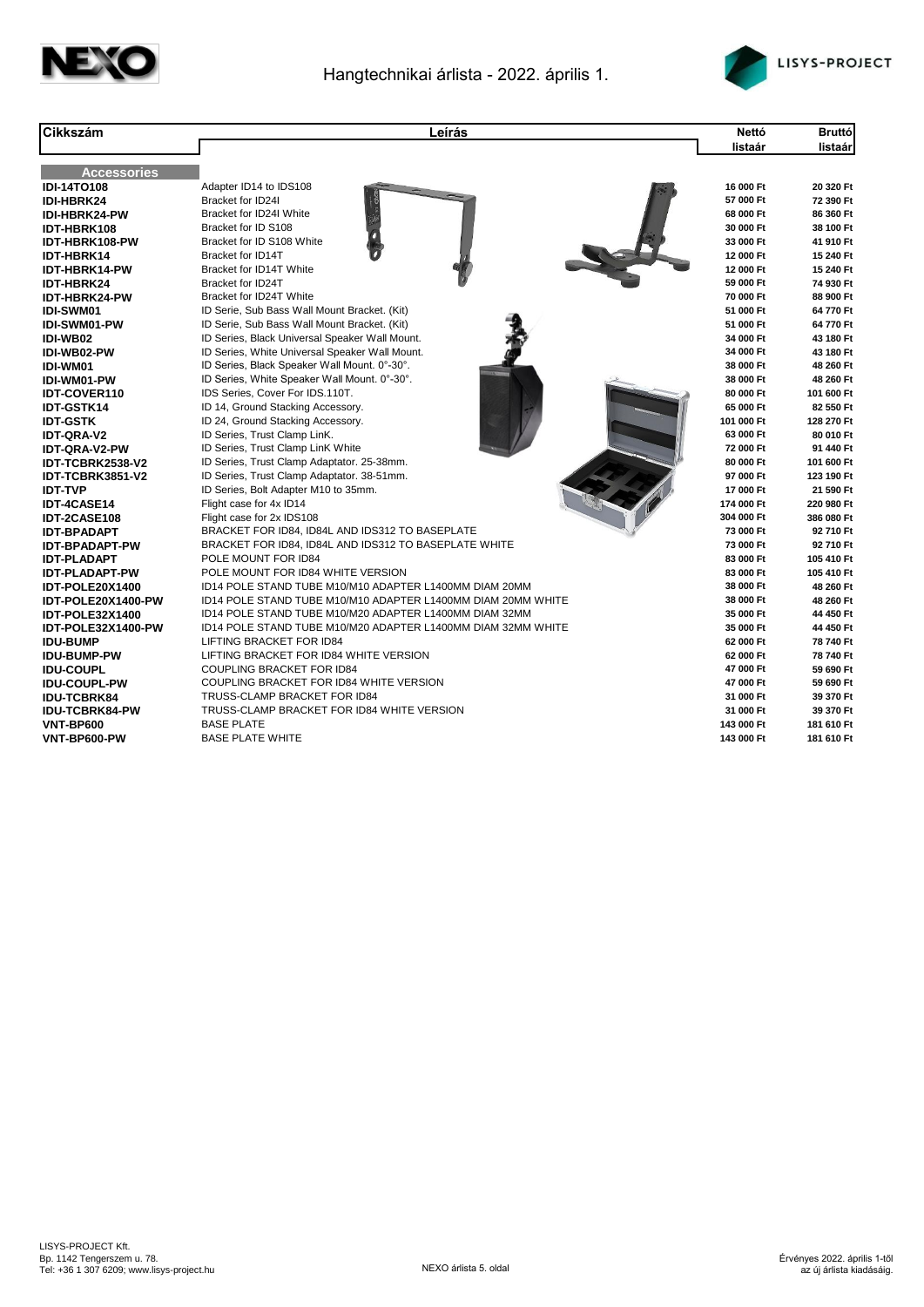



| <b>Cikkszám</b>                                | Leírás                                                                                                            | Nettó                        | <b>Bruttó</b>                |
|------------------------------------------------|-------------------------------------------------------------------------------------------------------------------|------------------------------|------------------------------|
|                                                |                                                                                                                   | listaár                      | listaár                      |
|                                                | <b>GEO M6 System</b>                                                                                              |                              |                              |
| <b>Speakers</b>                                |                                                                                                                   |                              |                              |
| <b>GEO M620</b>                                | GEOM 6.5" Neodymium 20°.                                                                                          | 591 000 Ft                   | 750 570 Ft                   |
| GEO M620-PW                                    | GEOM 6.5" Neodymium 20°. White Version.                                                                           | 607 000 Ft                   | 770 890 Ft                   |
| <b>GEO M6B</b><br><b>GEO M6B-PW</b>            | <b>GEOM Bass.</b><br>GEO M Bass. White Version.                                                                   | 430 000 Ft<br>443 000 Ft     | 546 100 Ft<br>562 610 Ft     |
|                                                |                                                                                                                   |                              |                              |
| MSUB <sub>12</sub>                             | MSUB12 12" Sub Bass. Touring Version.<br><b>≱⊙</b> ⊪⊙≸                                                            | । ‱<br>753 000 Ft            | 956 310 Ft                   |
| <b>MSUB12-PW</b>                               | MSUB12 12" Sub Bass. White, Touring Version.                                                                      | 825 000 Ft                   | 1 047 750 Ft                 |
| <b>MSUB12-I</b>                                | MSUB12 12" Sub Bass. Installation Version.<br>MSUB12 12" Sub Bass. White, Installation Version.                   | 753 000 Ft<br>825 000 Ft     | 956 310 Ft<br>1 047 750 Ft   |
| <b>MSUB12-IPW</b>                              |                                                                                                                   |                              |                              |
| <b>Accessories</b>                             |                                                                                                                   |                              |                              |
| <b>GMI-IPCOV</b>                               | GEOM6 IP54 Connector Box.                                                                                         | 51 000 Ft                    | 64 770 Ft                    |
| <b>GMI-BNFIX</b>                               | GEO M6 Shoulder Bar And Nuts Installation Kit.                                                                    | 13 000 Ft                    | 16 510 Ft                    |
| <b>GMT-6CASE</b><br><b>GMT-BPADPT-2</b>        | GEO M6 Flight Case. 6 Units + Accessories.<br>GEO M6 Bumper to Sub Adaptor. Version 2                             | 544 000 Ft<br>38 000 Ft      | 690 880 Ft<br>48 260 Ft      |
| <b>GMT-BUMPER</b>                              | GEO M6 Touring Bumper. 12 Units.                                                                                  | 101 000 Ft                   | 128 270 Ft                   |
| <b>GMT-EXBAR</b>                               | GEO M6 Bumper Angulation Bar. +/-30°                                                                              | 63 000 Ft                    | 80 010 Ft                    |
| <b>GMT-FLG</b>                                 | GEO M6 120° Flange Kit.                                                                                           | 21 000 Ft                    | 26 670 Ft                    |
| <b>GMT-LBADPT</b>                              | GEO M6 Angle Setting U bracket. 3 Units.                                                                          | 38 000 Ft<br>67 000 Ft       | 48 260 Ft                    |
| <b>GMT-LBUMP</b><br><b>VNI-WS15</b>            | GEO M6 Light Bumper. 3 Units.<br>Fixed Hanging Bracket For PS15 R2, GEOM 6                                        | 93 000 Ft                    | 85 090 Ft<br>118 110 Ft      |
| <b>VNT-POLE</b>                                | GEOM 620. Pole Mount Top.                                                                                         | 72 000 Ft                    | 91 440 Ft                    |
| <b>VNT-TCBRK</b>                               | Truss Clamp Adapter.                                                                                              | 59 000 Ft                    | 74 930 Ft                    |
| <b>VNT-XHBRK</b>                               | Ring Clamp.                                                                                                       | 25 000 Ft                    | 31 750 Ft                    |
| <b>VXT-BL515</b><br><b>VNT-BUMPM6</b>          | GEO M620/M6B Quick Release Pin.<br>TOURING BUMPER FOR GEOM6 / MSUB12                                              | 13 000 Ft<br>232 000 Ft      | 16 510 Ft<br>294 640 Ft      |
| VNT-BUMPM6-PW                                  | TOURING WHITE BUMPER FOR GEOM6 / MSUB12                                                                           | 245 000 Ft                   | 311 150 Ft                   |
| <b>VNI-FIXBUMPM6</b>                           | FIXED INSTALLATION BAR for MSUB12 to VNT-BUMPM6                                                                   | 13 000 Ft                    | 16 510 Ft                    |
| <b>VNT-EXBARM6</b>                             | EXTENSION BAR FOR TOURING BUMPER GEOM6 / MSUB12                                                                   | 146 000 Ft                   | 185 420 Ft                   |
| <b>VNT-EXBARM6-PW</b><br><b>VNT-MNSTKM6</b>    | WHITE EXTENSION BAR FOR TOURING BUMPER GEOM6 / MSUB12<br><b>M6 MINI STACKING</b>                                  | 161 000 Ft<br>30 000 Ft      | 204 470 Ft<br>38 100 Ft      |
| VXT-BL615                                      | QUICK RELEASE PIN. 6x15                                                                                           | 14 000 Ft                    | 17 780 Ft                    |
| <b>MST-2CASEMSUB12</b>                         | FLIGHT CASE FOR 2 X MSUB12                                                                                        | 458 000 Ft                   | 581 660 Ft                   |
|                                                | GEO M10 System                                                                                                    |                              |                              |
|                                                |                                                                                                                   |                              |                              |
| <b>Speakers</b>                                |                                                                                                                   |                              |                              |
| <b>GEOM1012</b><br><b>GEOM1012-I</b>           | GEO M1012, 10" Neodymium 12° Touring Version.<br>GEO M1012, 10" Neodymium 12° Installation Version.               | 1 164 000 Ft<br>1 118 000 Ft | 1478 280 Ft<br>1419860 Ft    |
| GEOM1012-IPW                                   | GEO M1012, 10" Neodymium 12° White, Installation Version.                                                         | 1 211 000 Ft                 | 1 537 970 Ft                 |
| <b>GEOM1012-PW</b>                             | GEO M1012, 10" Neodymium 12° White, Touring Version.                                                              | 1 257 000 Ft                 | 1 596 390 Ft                 |
| <b>GEOM1025</b>                                | GEO M1025, 10" Neodymium 25° Touring Version.                                                                     | 1 164 000 Ft                 | 1478 280 Ft                  |
| <b>GEOM1025-I</b>                              | GEO M1025, 10" Neodymium 25° Installation Version.                                                                | 1118 000 Ft                  | 1419860 Ft                   |
| GEOM1025-IPW<br>GEOM1025-PW                    | GEO M1025, 10" Neodymium 25° White, Installation Version.<br>GEO M1025, 10" Neodymium 25° White, Touring Version. | 1 211 000 Ft<br>1 257 000 Ft | 1 537 970 Ft<br>1 596 390 Ft |
|                                                |                                                                                                                   |                              |                              |
| MSUB <sub>15</sub>                             | MSUB15 15" Sub Bass. Touring Version.                                                                             | 1 202 000 Ft                 | 1 526 540 Ft                 |
| MSUB15-PW                                      | MSUB15 15" Sub Bass. White, Touring Version.                                                                      | 1 282 000 Ft                 | 1628 140 Ft                  |
| <b>MSUB15-I</b><br><b>MSUB15-IPW</b>           | MSUB15 15" Sub Bass. Installation Version.<br>MSUB15 15" Sub Bass. White, Installation Version.                   | 1 130 000 Ft<br>1 206 000 Ft | 1 435 100 Ft<br>1 531 620 Ft |
|                                                |                                                                                                                   |                              |                              |
| <b>Accessories</b>                             |                                                                                                                   |                              |                              |
| GMT-3CASEM10<br>GMT-6CASEM10                   | GEO M10 Flight case for 3 x GEO M10, both side opening.<br>GEO M10 Flight case for 6 x GEO M10.                   | 544 000 Ft<br>557 000 Ft     | 690 880 Ft<br>707 390 Ft     |
| GMT-EXBARM10L                                  | Extension bar for GEOM10 light bumper.                                                                            | 148 000 Ft                   | 187 960 Ft                   |
| GMT-FLGM10                                     | GEO M10 Flanges Kit for GEO M1012 and GEO M1025 black.                                                            | 38 000 Ft                    | 48 260 Ft                    |
| GMT-FLGM10-PW                                  | GEO M10 Flanges Kit for GEO M1025 and GEO M1025 white.                                                            | 46 000 Ft                    | 58 420 Ft                    |
| GMT-LBUMPM10                                   | GEO M10 Light bumper for GEO M10.<br>Flight case for 2 x MSUB15                                                   | 274 000 Ft<br>548 000 Ft     | 347 980 Ft<br>695 960 Ft     |
| <b>MST-2CASEMSUB15</b><br><b>MST-COVMSUB15</b> | Cover for 1 x MSUB15                                                                                              | 110 000 Ft                   | 139 700 Ft                   |
| <b>MST-WBMSUB15</b>                            | Wheel Board for MSUB15                                                                                            | 139 000 Ft                   | 176 530 Ft                   |
| VNT-BUMPM10                                    | Touring bumper for GEO M10 / MSUB15.                                                                              | 548 000 Ft                   | 695 960 Ft                   |
| VNT-EXBARM10                                   | Extension bar for touring bumper for GEO M10 / MSUB15.                                                            | 173 000 Ft                   | 219 710 Ft                   |
| VNT-GSTKM10L<br><b>VNT-GSTKM10S</b>            | GEOM10 / MSUB15 Bumper Stacking legs (1 x Long).<br>GEOM10 / MSUB15 Bumper Stacking legs (1 x Short).             | 139 000 Ft<br>122 000 Ft     | 176 530 Ft<br>154 940 Ft     |
| <b>VNT-MNSTKM10</b>                            | Stacking option M10 on MSUB15.                                                                                    | 93 000 Ft                    | 118 110 Ft                   |
| VNI-BUMPM10                                    | installation bumper for GEO M10 / MSUB15.                                                                         | 439 000 Ft                   | 557 530 Ft                   |
|                                                |                                                                                                                   |                              |                              |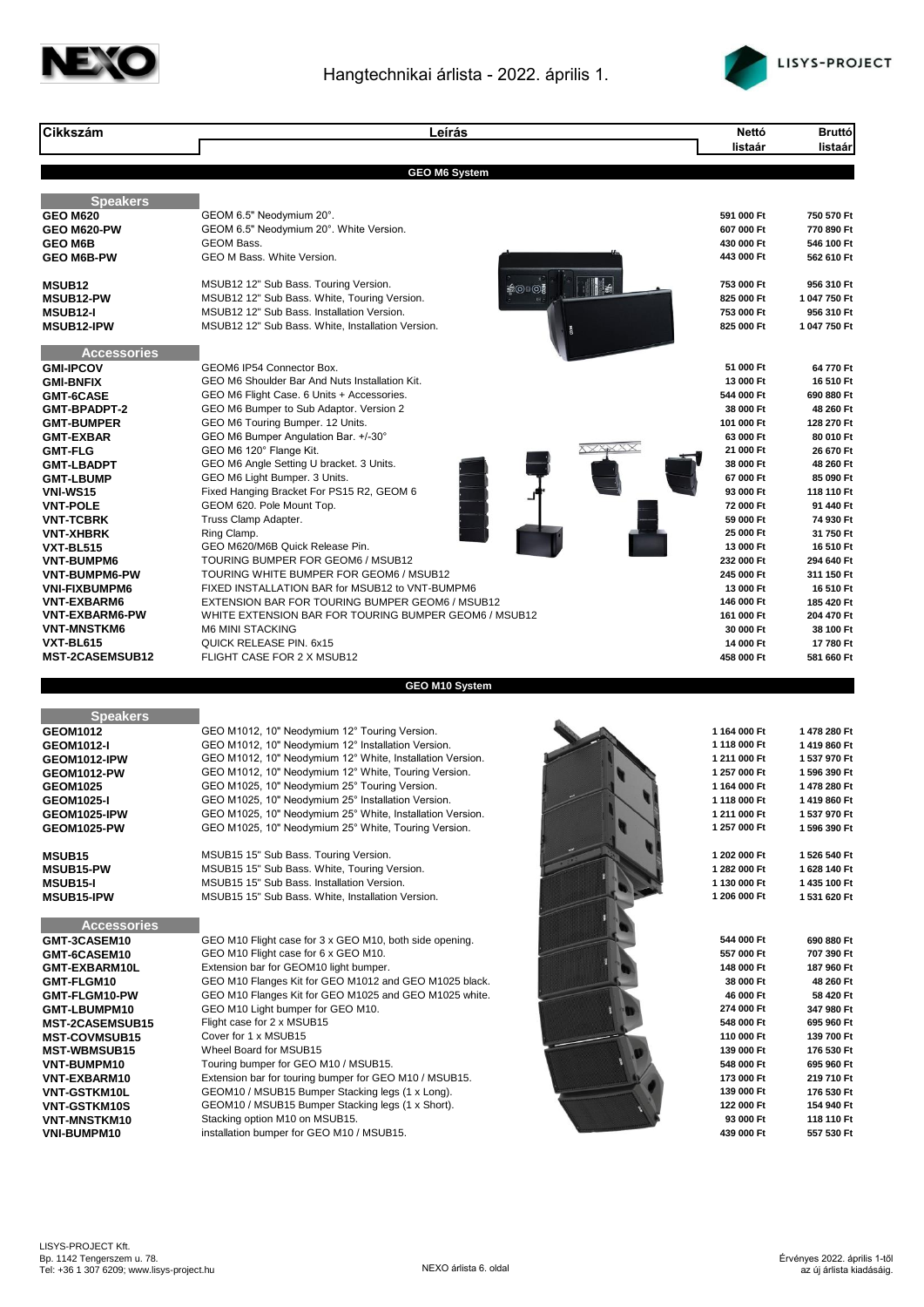



| <b>Cikkszám</b>                                                                                                                                                                                                                                                                                                            | Leírás                                                                                                                                                                                                                                                                                                                                                                                                                                                                                                                                                                                                                                         | Nettó                                                                                                                                                                                                                    | Bruttó                                                                                                                                                                                                                      |
|----------------------------------------------------------------------------------------------------------------------------------------------------------------------------------------------------------------------------------------------------------------------------------------------------------------------------|------------------------------------------------------------------------------------------------------------------------------------------------------------------------------------------------------------------------------------------------------------------------------------------------------------------------------------------------------------------------------------------------------------------------------------------------------------------------------------------------------------------------------------------------------------------------------------------------------------------------------------------------|--------------------------------------------------------------------------------------------------------------------------------------------------------------------------------------------------------------------------|-----------------------------------------------------------------------------------------------------------------------------------------------------------------------------------------------------------------------------|
|                                                                                                                                                                                                                                                                                                                            |                                                                                                                                                                                                                                                                                                                                                                                                                                                                                                                                                                                                                                                | listaár                                                                                                                                                                                                                  | listaár                                                                                                                                                                                                                     |
|                                                                                                                                                                                                                                                                                                                            | <b>GEO M12 System</b>                                                                                                                                                                                                                                                                                                                                                                                                                                                                                                                                                                                                                          |                                                                                                                                                                                                                          |                                                                                                                                                                                                                             |
| <b>Speakers</b><br><b>GEOM1210</b><br><b>GEOM1210-I</b><br>GEOM1210-IPW<br>GEOM1210-PW<br><b>GEOM1220</b><br><b>GEOM1220-I</b><br>GEOM1220-IPW<br><b>GEOM1220-PW</b>                                                                                                                                                       | GEO M1210, 12" Neodymium 10° Touring Version.<br>GEO M1210, 12" Neodymium 10° Installation Version.<br>GEO M1210, 12" Neodymium 10° White, Installation Version.<br>GEO M1210, 12" Neodymium 10° White, Touring Version.<br>GEO M1220, 12" Neodymium 20° Touring Version.<br>GEO M1220, 12" Neodymium 20° Installation Version.<br>GEO M1220, 12" Neodymium 20° White, Installation Version.<br>GEO M1220, 12" Neodymium 20° White, Touring Version.                                                                                                                                                                                           | 1 430 000 Ft<br>1 303 000 Ft<br>1434 000 Ft<br>1 578 000 Ft<br>1 430 000 Ft<br>1 303 000 Ft<br>1 434 000 Ft<br>1 578 000 Ft                                                                                              | 1816 100 Ft<br>1654810 Ft<br>1821 180 Ft<br>2004 060 Ft<br>1816 100 Ft<br>1654 810 Ft<br>1821 180 Ft<br>2004 060 Ft                                                                                                         |
| MSUB <sub>18</sub><br>MSUB18-PW<br><b>MSUB18-I</b><br><b>MSUB18-IPW</b>                                                                                                                                                                                                                                                    | MSUB18 18" Sub Bass. Touring Version.<br>MSUB18 18" Sub Bass. White, Touring Version.<br>MSUB18 18" Sub Bass. Installation Version.<br>MSUB18 18" Sub Bass. White, Installation Version.                                                                                                                                                                                                                                                                                                                                                                                                                                                       | 1 510 000 Ft<br>1 662 000 Ft<br>1426 000 Ft<br>1 569 000 Ft                                                                                                                                                              | 1917700 Ft<br>2110740 Ft<br>1811020 Ft<br>1 992 630 Ft                                                                                                                                                                      |
| <b>Accessories</b><br>GMT-LBUMPM12<br>GMT-EXBARM12L<br><b>VNI-BUMPM12</b><br>VNT-BUMPM12<br>VNT-EXBARM12L<br><b>MST-COVMSUB18</b><br><b>MST-COV2MSUB18</b><br><b>MST-DOLLYMSUB18</b><br><b>MST-WBMSUB18</b><br>VNT-GSTKM12L<br>VNT-GSTKM12S<br>VNT-LSTKM1018<br>VNT-MNSTKM12<br>GMT-2CASEM12<br>GMT-3CASEM12<br>GMT-FLGM12 | GEO M12 Light bumper for GEO M12.<br>Extension bar for GEOM12 light bumper.<br>installation bumper for GEO M12 / MSUB18.<br>Touring bumper for GEO M12 / MSUB18.<br>Extension bar for VNT-BUMPM12 or VNI-BUMPM12<br>Cover for 1 x MSUB18<br>Cover for 2 x MSUB18<br>Dolly for 2 x MSUB18<br>Wheel Board for MSUB18<br>GEOM12 / MSUB18 Bumper Stacking legs (1 x Long).<br>GEOM12 / MSUB18 Bumper Stacking legs (1 x Short).<br>Mini Stacking for Geo M10 or MSUB15 on top of MSUB18.<br>Stacking option M12 on MSUB18.<br>Flight case for 2 x GEO M12<br>Flight case for 3 x GEO M12<br>GEO M12 Flanges Kit for GEO M1210 and GEO M1220 black. | 312 000 Ft<br>181 000 Ft<br>456 000 Ft<br>565 000 Ft<br>169 000 Ft<br>89 000 Ft<br>139 000 Ft<br>101 000 Ft<br>89 000 Ft<br>169 000 Ft<br>148 000 Ft<br>97 000 Ft<br>135 000 Ft<br>337 000 Ft<br>565 000 Ft<br>42 000 Ft | 396 240 Ft<br>229 870 Ft<br>579 120 Ft<br>717 550 Ft<br>214 630 Ft<br>113 030 Ft<br>176 530 Ft<br>128 270 Ft<br>113 030 Ft<br>214 630 Ft<br>187 960 Ft<br>123 190 Ft<br>171 450 Ft<br>427 990 Ft<br>717 550 Ft<br>53 340 Ft |
|                                                                                                                                                                                                                                                                                                                            |                                                                                                                                                                                                                                                                                                                                                                                                                                                                                                                                                                                                                                                |                                                                                                                                                                                                                          |                                                                                                                                                                                                                             |
|                                                                                                                                                                                                                                                                                                                            | GEO S12 System                                                                                                                                                                                                                                                                                                                                                                                                                                                                                                                                                                                                                                 |                                                                                                                                                                                                                          |                                                                                                                                                                                                                             |
| <b>Speakers</b><br><b>GEO S1210</b><br><b>GEO S1210 EN54</b><br><b>GEOS1210ST</b><br><b>GEO S1210ST EN54</b><br><b>GEO S1230</b><br><b>GEO S1230 EN54</b><br><b>GEOS1230ST</b><br><b>GEO S1230ST EN54</b>                                                                                                                  | GEO S 1210 Cabinet.<br>GEO S 1210 EN54 Cabinet.<br>GEO S 1210 Cabinet. Stadium Version.<br>GEO S 1210 EN54 Cabinet. Stadium Version.<br>GEO S 1230 Cabinet.<br>GEO S 1230 EN54 Cabinet.<br>GEO S 1230 Cabinet. Stadium Version.<br>GEO S 1230 EN54 Cabinet. Stadium Version.                                                                                                                                                                                                                                                                                                                                                                   | 1 101 000 Ft<br>1 261 000 Ft<br>1 249 000 Ft<br>1 379 000 Ft<br>1 101 000 Ft<br>1 261 000 Ft<br>1 249 000 Ft<br>1 379 000 Ft                                                                                             | 1 398 270 Ft<br>1 601 470 Ft<br>1 586 230 Ft<br>1751 330 Ft<br>1 398 270 Ft<br>1 601 470 Ft<br>1586 230 Ft<br>1751330 Ft                                                                                                    |
| <b>Touring accessories</b><br><b>GPT-BUMPER</b><br><b>GPT-FLG</b><br><b>GPT-GSTK</b><br><b>GPT-PSBRK</b><br><b>GPT-SSBRK</b><br><b>GPT-TLB</b><br><b>GPT-XBOW</b><br><b>VNT-TCBRK</b><br><b>VNT-TTC</b><br><b>VNT-XHBRK</b><br>VXT-BL820<br><b>VXT-BRIDLE2</b>                                                             | GEO S1210/1230 Main Bumper.<br>GEO S1210/1230 Ground Stacking Accessory.<br>GEO S12 Two Cabinets Pole Stand Bracket. (Max 2 Cabinets).<br>GEO S12 One Cabinet Speaker Stand Bracket.<br>GEO S1210/1230 Tension Mode, inter Cabinets link Bar.<br>GEO S1210/1230 Mini Crossbow.<br>Truss Clamp Adapter.<br>GEO S1210/1230 Angle Adapter U Bracket.<br>GEO S1230 Mini Crossbow and VNT-TTC Horizontal Bracket.<br>GEO S805/830/1210/1230, RS15-C/P Quick Release Pin.<br>Heavy Duty 2 Legs Clutch Chain Bridle.                                                                                                                                  | 363 000 Ft<br>30 000 Ft<br>481 000 Ft<br>367 000 Ft<br>202 000 Ft<br>46 000 Ft<br>211 000 Ft<br>59 000 Ft<br>51 000 Ft<br>25 000 Ft<br>13 000 Ft<br>118 000 Ft                                                           | 461 010 Ft<br>38 100 Ft<br>610 870 Ft<br>466 090 Ft<br>256 540 Ft<br>58 420 Ft<br>267 970 Ft<br>74 930 Ft<br>64 770 Ft<br>31 750 Ft<br>16 510 Ft<br>149 860 Ft                                                              |
| Install. accessories<br><b>GPI-ANPL1</b><br><b>GPI-ANPL2</b><br><b>GPI-ANPL3</b><br><b>GPI-BUMPER</b><br><b>VNI-ABRK</b><br><b>VNI-LBRK</b><br><b>VNI-UBRK12</b>                                                                                                                                                           | 0.2° To 3.15° GEO S12 Fixes Installation Angle Plates.<br>5° To 10° GEO S12 Fixes Installation Angle Plates.<br>16° To 30° GEO S12 Fixes Installation Angle Plates.<br>GEO S1210/1230 Fixed Installation Bumper.<br>GEO S1210/1230, PS10/15 R2 Fixed Installation A Bracket.<br>GEO S1210/1230 Fixed Installation L Bracket.<br>GEO S1210/1230 Fixed Installation U Bracket.                                                                                                                                                                                                                                                                   | 76 000 Ft<br>67 000 Ft<br>63 000 Ft<br>135 000 Ft<br>30 000 Ft<br>38 000 Ft<br>84 000 Ft                                                                                                                                 | 96 520 Ft<br>85 090 Ft<br>80 010 Ft<br>171 450 Ft<br>38 100 Ft<br>48 260 Ft<br>106 680 Ft                                                                                                                                   |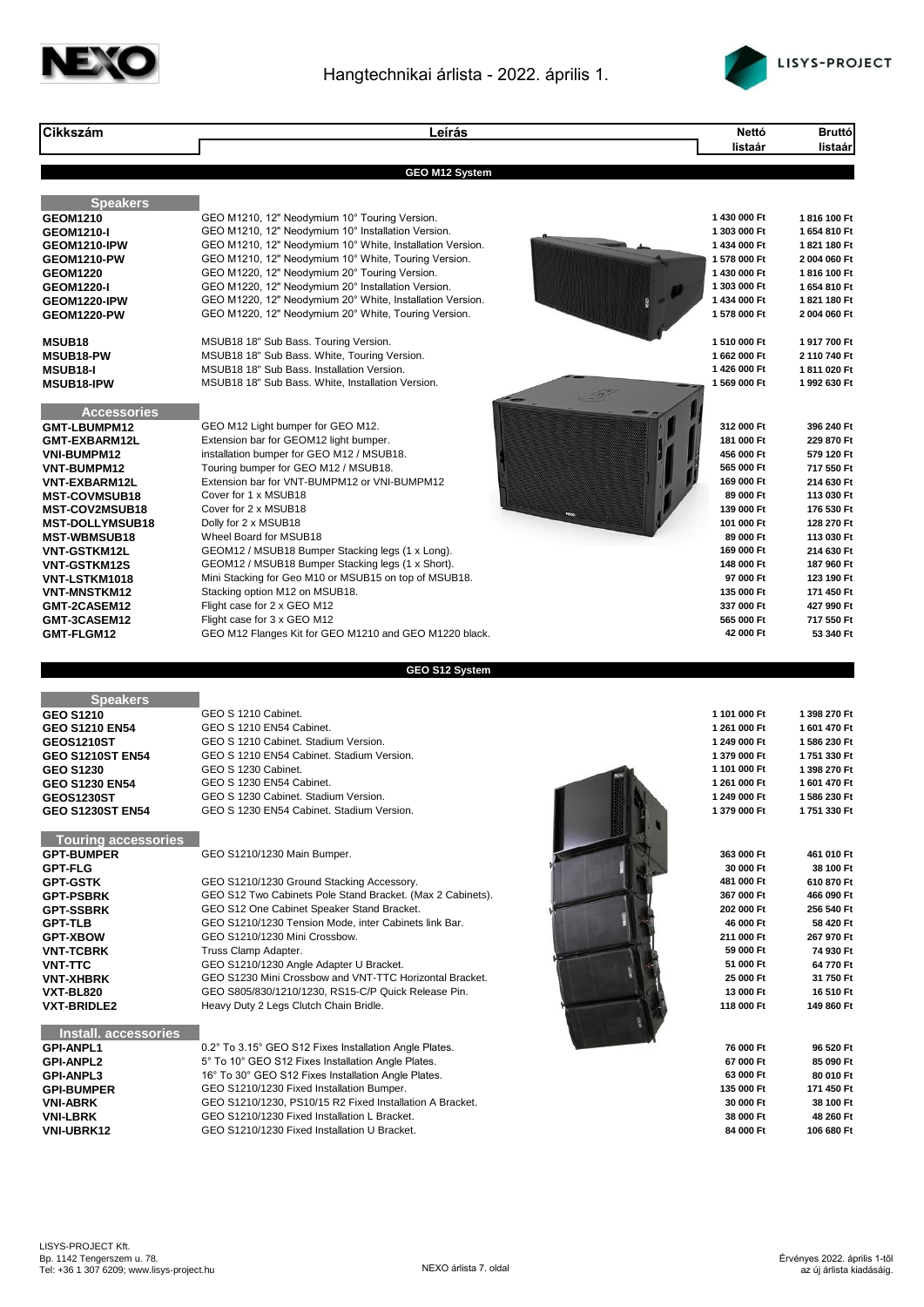



| Cikkszám                                  | Leírás                                                                                                         |                     | Nettó                      | <b>Bruttó</b>              |
|-------------------------------------------|----------------------------------------------------------------------------------------------------------------|---------------------|----------------------------|----------------------------|
|                                           |                                                                                                                |                     | listaár                    | listaár                    |
|                                           | <b>STM System</b>                                                                                              |                     |                            |                            |
|                                           |                                                                                                                |                     |                            |                            |
| <b>Touring spekers</b><br><b>STM-B112</b> | STM B112 Bass Module.                                                                                          |                     | 1860 000 Ft                | 2 362 200 Ft               |
| <b>STM-M28120</b>                         | STM M28 Omni Module. 120° Horizontal Dispertion.                                                               |                     | 2016 000 Ft                | 2 560 320 Ft               |
| <b>STM-M2890</b>                          | STM M28 Omni Module. 90° Horizontal Dispertion.                                                                |                     | 2016 000 Ft                | 2 560 320 Ft               |
| STM-M46                                   | STM M46 Main Module.                                                                                           | <b>NEXC</b>         | 3 054 000 Ft               | 3 878 580 Ft               |
| <b>STM-S118</b>                           |                                                                                                                |                     | 2 299 000 Ft               | 2 919 730 Ft               |
| <b>STM-S118-E</b>                         | STM S118 Sub Bass Module. E Version.                                                                           |                     | 1835 000 Ft                | 2 330 450 Ft               |
| <b>Installation speakers</b>              |                                                                                                                |                     |                            |                            |
| <b>STM-B112-I</b>                         | STM B112 Bass Module. Installation Version.                                                                    |                     | 1713 000 Ft                | 2 175 510 Ft               |
| STM-M46-I                                 | STM M46 Main Module. Installation Version.                                                                     |                     | 2 860 000 Ft               | 3 632 200 Ft               |
| <b>STM-S118-I</b>                         | STM S118 Sub Bass Module. Installation Version.                                                                |                     | 2 206 000 Ft               | 2 801 620 Ft               |
| <b>Accessories</b>                        |                                                                                                                |                     |                            |                            |
| STT-BCCH3                                 | STM 3T Compression Chain + Bag.                                                                                |                     | 253 000 Ft                 | 321 310 Ft                 |
| STT-BCOUP2                                | STM 2 x BTBumper coupling Device.                                                                              |                     | 257 000 Ft                 | 326 390 Ft                 |
| <b>STT-BCOUP3</b>                         | STM 3 x BTBumper coupling Device.                                                                              |                     | 439 000 Ft                 | 557 530 Ft                 |
| <b>STT-BTBUMPER</b><br><b>STT-DCOUP</b>   | STM Single Bottom Bumper.<br>STM Dolly coupling Plates.                                                        |                     | 240 000 Ft<br>93 000 Ft    | 304 800 Ft<br>118 110 Ft   |
| STT-DCOVER01                              | Single Dolly Cover, 3 High.                                                                                    | <b>NEXO</b><br>STAN | 245 000 Ft                 | 311 150 Ft                 |
| STT-DCOVER02                              | Double Dolly Cover, 3 High.                                                                                    |                     | 274 000 Ft                 | 347 980 Ft                 |
| STT-DCOVER03                              | Double Dolly Cover, 4 High.                                                                                    |                     | 291 000 Ft                 | 369 570 Ft                 |
| STT-DCOVER04                              | Single Dolly Cover, 4 High. 2 X S118.                                                                          |                     | 257 000 Ft                 | 326 390 Ft                 |
| STT-DCOVER2812                            | Double Dolly Cover, 4 High. 12 X M28.                                                                          |                     | 291 000 Ft                 | 369 570 Ft                 |
| STT-DCOVER283                             | Single M28 Dolly Cover, 3 High.                                                                                |                     | 105 000 Ft                 | 133 350 Ft                 |
| STT-DOLLY01                               | STM Single Dolly.                                                                                              |                     | 380 000 Ft                 | 482 600 Ft                 |
| STT-DOLLY02                               | STM Double Dolly (2 x DOLLY01 + DCOUP).                                                                        |                     | 751 000 Ft                 | 953 770 Ft                 |
| STT-DOLLY28                               | STM M28 Single Dolly, 3 High.                                                                                  |                     | 308 000 Ft                 | 391 160 Ft                 |
| STT-DOLLYKIT28                            | Adaptation Kit for 12 X M28 on a STT-DOLLY02.                                                                  |                     | 34 000 Ft                  | 43 180 Ft                  |
| <b>STT-DPLATE</b>                         | STM Delta Plate.                                                                                               |                     | 447 000 Ft                 | 567 690 Ft                 |
| <b>STT-DROOF</b><br><b>STT-FHANDLE</b>    | STM Dolly Roof.<br>STM B112/M46 Front Handle.                                                                  | <b>NEXO</b>         | 266 000 Ft<br>148 000 Ft   | 337 820 Ft<br>187 960 Ft   |
| <b>STT-FLG28090</b>                       | STM M28 90° Flange Kit.                                                                                        |                     | 34 000 Ft                  | 43 180 Ft                  |
| <b>STT-FLG28120</b>                       | STM M28 120° Flange Kit.                                                                                       |                     | 34 000 Ft                  | 43 180 Ft                  |
| <b>STT-GSTK</b>                           | STM Ground Stacking Accessory.                                                                                 |                     | 848 000 Ft                 | 1 076 960 Ft               |
| <b>STT-KBEAM</b>                          | STM Rear Kelping Beam.                                                                                         |                     | 456 000 Ft                 | 579 120 Ft                 |
| <b>STT-LBUMPER</b>                        | STM Double Line, Light Bumper, 12 High + 3 M28 Max.                                                            |                     | 1 097 000 Ft               | 1 393 190 Ft               |
| <b>STT-LBUMPM28</b>                       | STM Light Bumper for M28, 6 High                                                                               |                     | 502 000 Ft                 | 637 540 Ft                 |
| STT-M46TOM28                              | STM M46 To M28 Link.                                                                                           |                     | 51 000 Ft                  | 64 770 Ft                  |
| <b>STT-MBEAM</b>                          | STM Hanging Beam.                                                                                              |                     | 405 000 Ft                 | 514 350 Ft                 |
| <b>STT-MLINK</b>                          | STM Gravity Center Motor Attachment Device.                                                                    |                     | 173 000 Ft                 | 219 710 Ft                 |
| <b>STT-PTILT</b>                          | <b>STM Front Motor Attachment Device.</b>                                                                      |                     | 245 000 Ft                 | 311 150 Ft                 |
| <b>STT-VBUMPER</b><br>STT-WB01            | STM, single Rigging Point Vario Bumper.<br>STM Wheelboard.                                                     |                     | 780 000 Ft<br>135 000 Ft   | 990 600 Ft<br>171 450 Ft   |
| STT-WB02                                  | STM S118 Whellboard.                                                                                           |                     | 148 000 Ft                 | 187 960 Ft                 |
| <b>STT-XBOW</b>                           | STM M46 CrossBow. STM M28 Bumper.                                                                              |                     | 380 000 Ft                 | 482 600 Ft                 |
| STT-XCOUP2                                | STM 2 x CrossBow Coupling Device.                                                                              |                     | 603 000 Ft                 | 765 810 Ft                 |
| STT-XCOUP3                                | STM 3 x CrossBow Coupling Device.                                                                              |                     | 831 000 Ft                 | 1 055 370 Ft               |
| <b>VNT-SP4-0048</b>                       | Speaker Cable 4x4 mm <sup>2</sup> NL4, 0.48 M.                                                                 |                     | 34 000 Ft                  | 43 180 Ft                  |
| <b>VNT-SP4-0100</b>                       | Speaker Cable 4x4 mm <sup>2</sup> NL4, 1 M.                                                                    | <b>NEVO</b>         | 34 000 Ft                  | 43 180 Ft                  |
| <b>VNT-SP4-0300</b>                       | Speaker Cable 4x4 mm <sup>2</sup> NL4, 3M.                                                                     | NE <sub>V</sub>     | 42 000 Ft                  | 53 340 Ft                  |
| <b>VNT-SP4-3000</b>                       | Speaker Cable 4x4 mm <sup>2</sup> NL4, 30M.                                                                    |                     | 148 000 Ft                 | 187 960 Ft                 |
| <b>VNT-SP8-0075</b>                       | Speaker Cable 8x4 mm <sup>2</sup> NL8, 0.75M.                                                                  |                     | 55 000 Ft                  | 69 850 Ft                  |
| <b>VNT-SP8-3000</b>                       | Speaker Cable 8x4 mm <sup>2</sup> NL8, 30M.                                                                    |                     | 299 000 Ft                 | 379 730 Ft                 |
| <b>VXT-BRIDLE23</b><br><b>VXT-LIKM</b>    | Heavy Duty 2 Legs Clutch Chain Bridle, 3 Tonnes 45°.<br>2 x Laser Inclinometers, 1 x Meter Unit, 1 x Case Kit. |                     | 190 000 Ft<br>1 008 000 Ft | 241 300 Ft<br>1 280 160 Ft |
|                                           |                                                                                                                |                     |                            |                            |
|                                           | N12 System                                                                                                     |                     |                            |                            |

**Speaker** r.

Accessories<br>45T-CASE12 n.

**485 000 Ft 615 950 Ft 615 950 Ft 615 950 Ft 615 950 Ft** 



**N12 1** 308 000 Ft **1661 160 Ft 1661 160 Ft 1661 160 Ft**